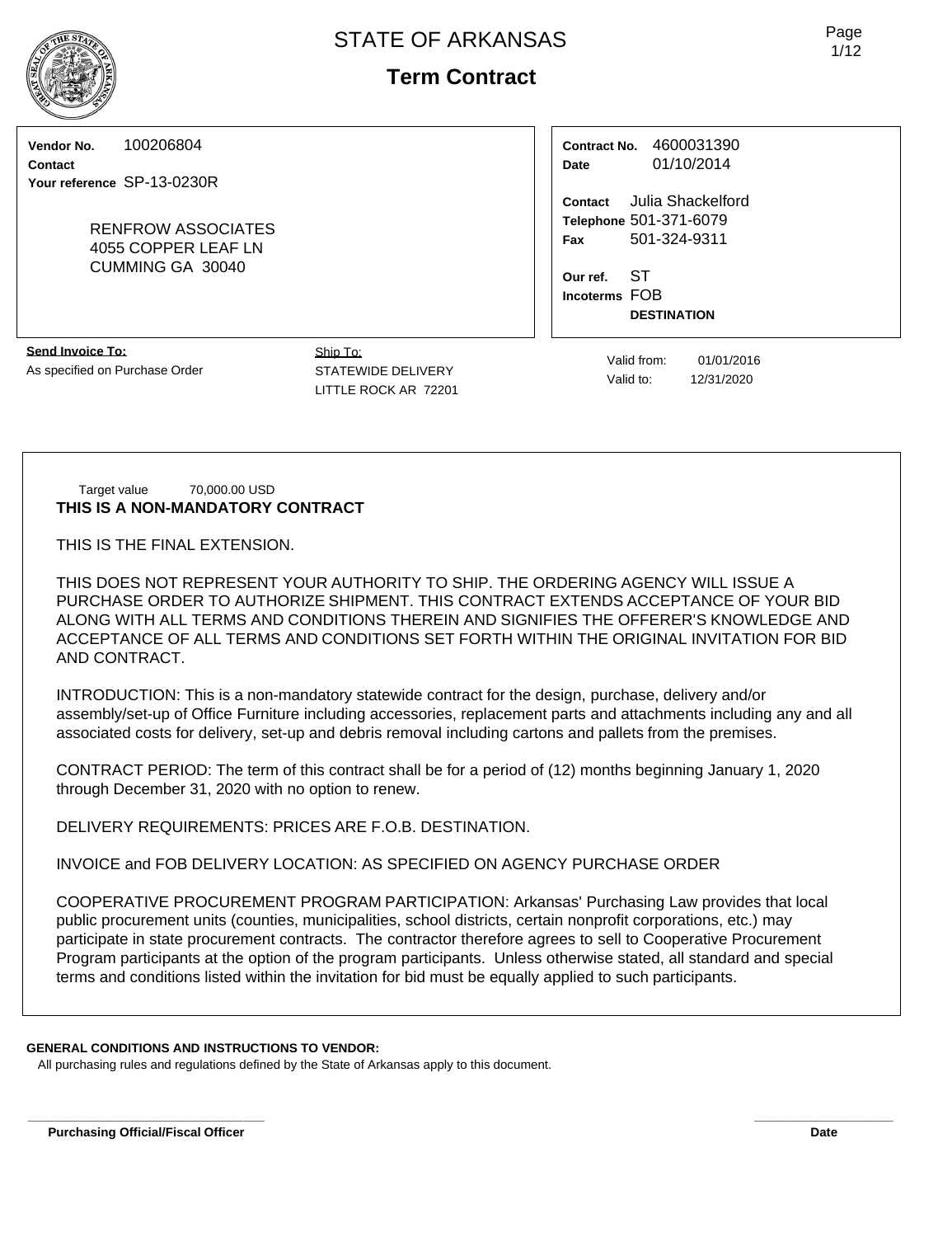**Term Contract**

**Vendor No.** 100206804 **Contact Your reference** SP-13-0230R **Contract No.** 4600031390 **Date** 01/10/2014 **Our reference** ST

| Item | <b>Material/Description</b>                        | <b>Target QtyUM</b> |                   | <b>Unit Price</b> | <b>Amount</b> |
|------|----------------------------------------------------|---------------------|-------------------|-------------------|---------------|
| 0001 | 10131663<br>TABLE SCHOOL CAFETERIA                 | 5,000.00            | Lump Sum          | 1.00              | \$5,000.00    |
| 0002 | 10131672<br><b>CHAIR CAFETERIA</b>                 | 5,000.00            | Lump Sum          | 1.00              | \$5,000.00    |
| 0003 | 10131626<br><b>BED/BUNK DORMITORY/HOSPITALITY</b>  | 5,000.00            | Lump Sum          | 1.00              | \$5,000.00    |
| 0004 | 10131627<br><b>DESK DORMITORY/HOSPITALITY</b>      | 5,000.00            | Lump Sum          | 1.00              | \$5,000.00    |
| 0005 | 10131628<br>WARDROBE/STORAGE DORMITORY/HOSPITALITY | 5,000.00            | Lump Sum          | 1.00              | \$5,000.00    |
| 0006 | 10131667<br>FILING LATERAL/VERTICAL                | 5,000.00            | Lump Sum          | 1.00              | \$5,000.00    |
| 0007 | 10131674<br>SEATING LOUNGE/RECEPTION               | 5,000.00            | Lump Sum          | 1.00              | \$5,000.00    |
| 0008 | 10131675<br>TABLE LOUNGE/RECEPTION                 | 5,000.00            | Lump Sum          | 1.00              | \$5,000.00    |
| 0009 | 10131683<br><b>SEATING SIDE/STACK</b>              | 5,000.00            | Lump Sum          | 1.00              | \$5,000.00    |
| 0010 | 10131685<br>ACCESSORIES MODULAR SYSTEMS            | 5,000.00            | Lump Sum          | 1.00              | \$5,000.00    |
| 0011 | 10131686<br>WALL MODULAR SYSTEMS FULL HEIGHT       | 5,000.00            | Lump Sum          | 1.00              | \$5,000.00    |
| 0012 | 10131687<br>FRAME/TILE MODULAR SYSTEMS             |                     | 5,000.00 Lump Sum | 1.00              | \$5,000.00    |
| 0013 | 10131688<br>PANEL MODULAR SYSTEMS                  | 5,000.00            | Lump Sum          | 1.00              | \$5,000.00    |
|      |                                                    |                     |                   |                   |               |

**GENERAL CONDITIONS AND INSTRUCTIONS TO VENDOR:**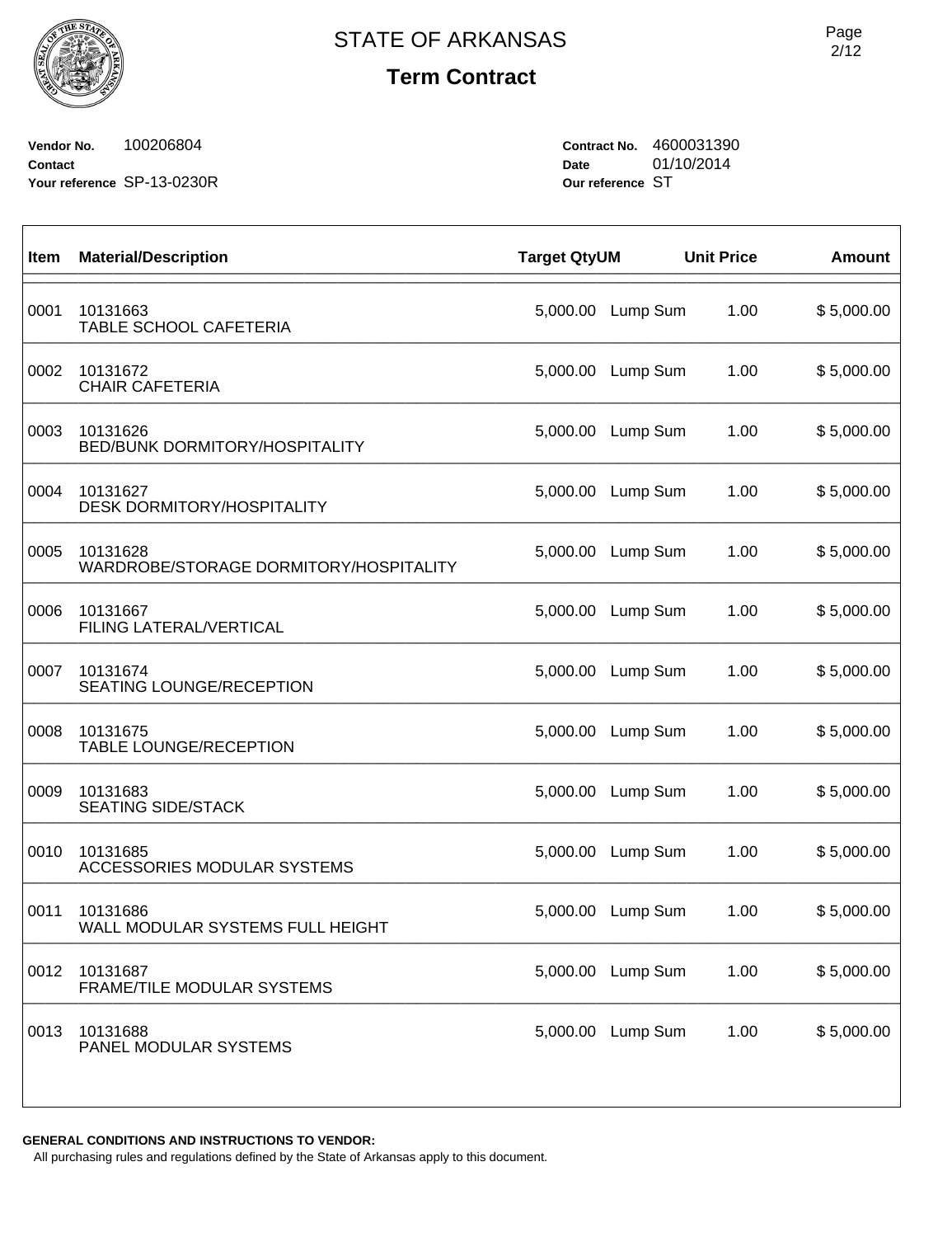**Term Contract**

**Vendor No.** 100206804 **Contact Your reference** SP-13-0230R **Contract No.** 4600031390 **Date** 01/10/2014 **Our reference** ST

| Item                                                                                                                                                                                                                                                                                                                                      | <b>Material/Description</b>                                                                                                                                                                                                                                                                                                                                                                                                                                                                                                                             | <b>Target QtyUM</b>        |                   | <b>Unit Price</b> | <b>Amount</b> |  |  |  |  |
|-------------------------------------------------------------------------------------------------------------------------------------------------------------------------------------------------------------------------------------------------------------------------------------------------------------------------------------------|---------------------------------------------------------------------------------------------------------------------------------------------------------------------------------------------------------------------------------------------------------------------------------------------------------------------------------------------------------------------------------------------------------------------------------------------------------------------------------------------------------------------------------------------------------|----------------------------|-------------------|-------------------|---------------|--|--|--|--|
| 0014                                                                                                                                                                                                                                                                                                                                      | 10131689<br>DESKING OPEN PLAN MODULAR SYSTEMS                                                                                                                                                                                                                                                                                                                                                                                                                                                                                                           |                            | 5,000.00 Lump Sum | 1.00              | \$5,000.00    |  |  |  |  |
|                                                                                                                                                                                                                                                                                                                                           |                                                                                                                                                                                                                                                                                                                                                                                                                                                                                                                                                         | <b>Estimated Net Value</b> |                   |                   | 70,000.00     |  |  |  |  |
|                                                                                                                                                                                                                                                                                                                                           | <b>SECTION 1 - GENERAL INFORMATION</b>                                                                                                                                                                                                                                                                                                                                                                                                                                                                                                                  |                            |                   |                   |               |  |  |  |  |
| 1.1 INTRODUCTION: This is a non-mandatory statewide contract for the design, purchase, delivery and/or<br>assembly/set-up of Office Furniture including accessories, replacement parts and attachments including any and all<br>associated costs for delivery, set-up and debris removal including cartons and pallets from the premises. |                                                                                                                                                                                                                                                                                                                                                                                                                                                                                                                                                         |                            |                   |                   |               |  |  |  |  |
|                                                                                                                                                                                                                                                                                                                                           | 1.2 COOPERATIVE PURCHASING PROGRAM PARTICIPATION: Arkansas' Purchasing Law provides that local<br>public procurement units (counties, municipalities, school districts, certain nonprofit corporations, etc.) may<br>participate in state purchasing contracts. The contractor therefore agrees to sell to Cooperative Purchasing Program<br>participants at the option of the program participants. Unless otherwise stated, all standard and special terms and<br>conditions listed within the contract must be equally applied to such participants. |                            |                   |                   |               |  |  |  |  |
|                                                                                                                                                                                                                                                                                                                                           | 1.3 TYPE OF CONTRACT: The contract will be a one (1) year term contract from the date of award. Upon mutual<br>agreement by the contractor and OSP, the contract may be renewed on a year-to-year basis, for up to (six (6))<br>additional (one year terms) or a portion thereof. In no event shall the total contract term be more than seven (7)<br>years.                                                                                                                                                                                            |                            |                   |                   |               |  |  |  |  |
|                                                                                                                                                                                                                                                                                                                                           | 1.4 PAYMENT AND INVOICE PROVISIONS: An itemized invoice addressed to the ordering entity shall reference<br>purchase order number, contract number, quantity, description, list and net unit price. Installation/Labor and any<br>other ancillary charges will be shown as a separate line item on all quotes and invoices.                                                                                                                                                                                                                             |                            |                   |                   |               |  |  |  |  |
|                                                                                                                                                                                                                                                                                                                                           | Payment will be made in accordance with applicable State of Arkansas accounting procedures upon acceptance by<br>the Agency. The State may not be invoiced in advance of delivery and acceptance of any commodity. Payment will<br>be made only after the contractor has successfully satisfied the state agency as to the goods purchased. Contractor<br>should invoice agency by an itemized list of charges. Purchase Order Number and/or Contract Number should be<br>referenced on each invoice.                                                   |                            |                   |                   |               |  |  |  |  |
|                                                                                                                                                                                                                                                                                                                                           | 1.5 RECORD RETENTION: The contractor shall be required to maintain all pertinent financial and accounting<br>records and evidence pertaining to the contract in accordance with generally accepted principles of accounting and<br>other procedures specified by the State of Arkansas. Access will be granted upon request, to State or Federal<br>Government entities or any of their duly authorized representatives.                                                                                                                                |                            |                   |                   |               |  |  |  |  |

Financial and accounting records shall be made available, upon request, to the State of Arkansas' designee at any time during the contract period and any extension thereof, and for five (5) years from expiration date and final payment on the contract or extension thereof.

1.6 PRIME CONTRACTOR RESPONSIBILITY: The contractor will be required to assume prime contractor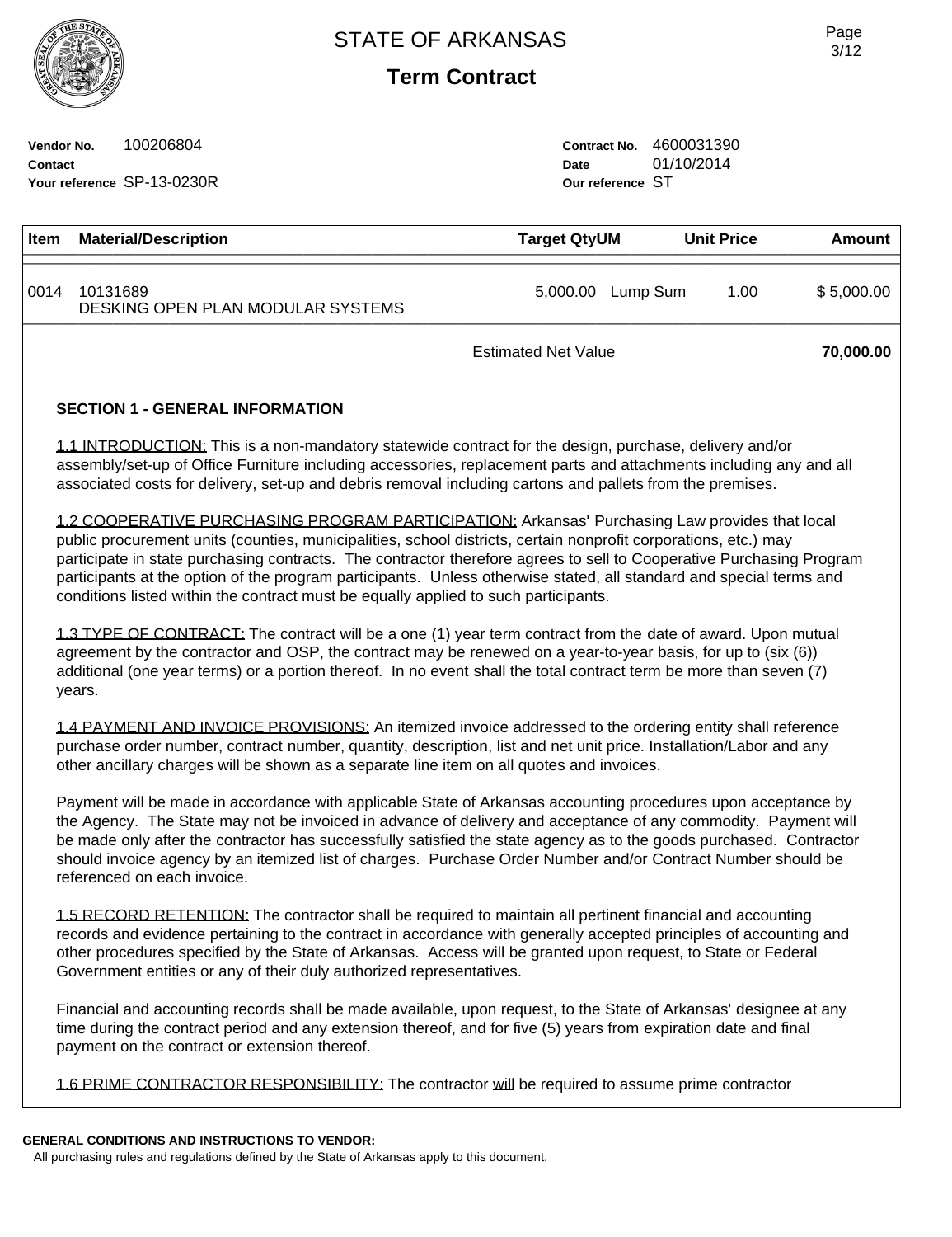**Term Contract**

Page 4/12

**Vendor No.** 100206804 **Contact Your reference** SP-13-0230R **Contract No.** 4600031390 **Date** 01/10/2014 **Our reference** ST

responsibility for the contract and will be the sole point of contact with regard to all commodities, services and support. The prime contractor may delegate facilitation of contract orders to their "Authorized/Certified Dealers" only. This delegation will in no way relieve the contractor of any contractual obligations set forth in this Contract Award.

### 1.7 CONTRACT INFORMATION

- 1. The State of Arkansas may not contract with another party:
	- a. Upon default, to pay all sums to become due under a contract.
	- b. To pay damages, legal expenses or other costs and expenses of any party.
	- c. To conduct litigation in a place other than Pulaski County, Arkansas
	- d. To agree to any provision of a contract; which violates the laws or constitution of the State of Arkansas.
- 2. A party wishing to contract with the State of Arkansas should:
- a. Remove any language from its contract which grants to it any remedies other than:
	- i. The right to possession.
	- ii. The right to accrued payments.
	- iii. The right to expenses of de-installation.
	- iv. The right to expenses of repair to return the equipment to normal working

- order, normal wear and tear excluded.
	- v. The right to recover only amounts due at the time of repossession and any unamortized nonrecurring cost as allowed by Arkansas Law.
- b. Include in its contract that the laws of the State of Arkansas govern the contract.
- c. Acknowledge that contracts become effective when awarded by the State Procurement Official.

1.8 CONDITIONS OF CONTRACT: The contractor shall at all times observe and comply with federal and State laws, local laws, ordinances, orders, and regulations existing at the time of or enacted subsequent to the execution of this contract which in any manner affect the completion of the work. The contractor shall indemnify and save harmless the agency and all its officers, representatives, agents, and employees against any claim or liability arising from or based upon the violation of any such law, ordinance, regulation, order or decree by an employee, representative, or subcontractor of the contractor.

1.9 STATEMENT OF LIABILITY: The State will demonstrate reasonable care but shall not be liable in the event of loss, destruction, or theft of contractor-owned items to be delivered or to be used in the installation of deliverables. The contractor is required to retain total liability until the deliverables have been accepted by the "authorized agency official." At no time will the State be responsible for or accept liability for any contractor-owned items.

1.10 AWARD RESPONSIBILITY: The State Procurement Official will be responsible for award and administration of any resulting contract.

1.11 DELEGATION AND/OR ASSIGNMENT: The contractor shall not assign the contract in whole or in part or any payment arising there from without the prior written consent of the State Procurement Official. The contractor may delegate facilitation of contract orders to their "Authorized/Certified Dealers" only. This delegation will in no way relieve the contractor of any contractual obligations set forth in this Contract Award.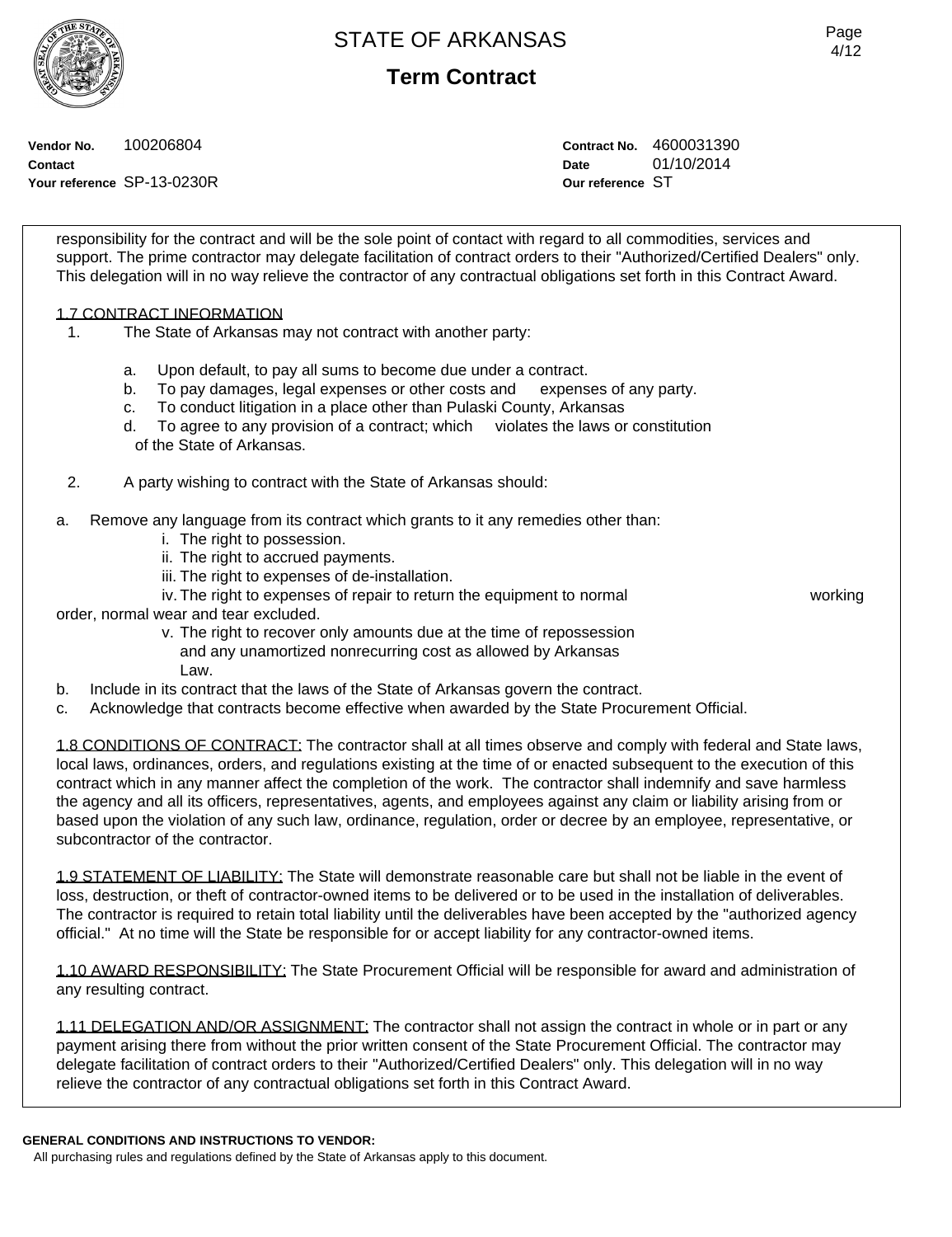

**Term Contract**

**Vendor No.** 100206804 **Contact Your reference** SP-13-0230R **Contract No.** 4600031390 **Date** 01/10/2014 **Our reference** ST

1.12 DISCOUNT CHANGE CLAUSE: The contractor may offer larger discount percentages for products, accessories, replacement parts and attachments at any time during the contract term.

1.13 LENGTH OF PRICE GUARANTEE: Discount percentages shall be firm for the term of the contract.

1.14 DELIVERY: FOB DESTINATION, INSIDE DELIVERY, FREIGHT PAID: Whenever possible, contractors should give the ordering entities 3 working days prior notice of any deliveries and/or installations. Furniture contractors will not be responsible for the removal/moving of existing furnishings unless requested by the ordering entity. Contractors should verify site readiness prior to delivery. All deliveries will be made during normal working hours unless otherwise arranged with the ordering entity. Contractor will communicate any scheduling delays and/or changes immediately. Agencies will not be responsible for any freight damage, concealed or otherwise.

1.15 SPECIAL DELIVERY INSTRUCTIONS: All shipments will be FOB destination (as specified on Ordering Entity Purchase Order).

#### **Delivery/Installation Instructions:**

Due to the varying locations and circumstances involved in deliveries and installations, all deliveries and installations will be quoted on a project by project basis.

All installation, labor, and or delivery charges must be shown as a separate line item on quotes and invoices.

One of the following delivery methods must be specified on every Agency Purchase Order:

(1) Drop Shipped: Off loaded by carrier to an Agency loading dock or designated area. There will be no charge to the ordering Agency for this delivery method.

(2) Inside Delivery: Off loaded, un-boxed/wrapped and placed in pre-determined locations within the building. Contractor will be responsible for the removal of any trash, packaging materials, and cartons associated with the delivery.

(3) Delivered and Installed: Off loaded, and installed. Installation shall include but not limited to; any and all labor, material, and tools necessary to install furniture in accordance with approved plans and specifications and/or the direction of authorized agency personnel. The installation company will be responsible for the removal of any trash, packing material, and cartons associated with their installation.

The contractor/installation company will repair/replace (to the satisfaction of the ordering entity) any damage to the building or its contents that they (the contractor) caused in the course of their work. This includes but is not limited to: walls, floors, floor coverings, ceilings, elevators, doors, doorways, and any existing fixtures and furniture. The agency may withhold payment until repairs are satisfactorily completed.

1.16 ACCEPTANCE STANDARDS: Inspection and acceptance/rejection of products shall be made within thirty (30) days of receipt or upon completion of installation should that installation period extend beyond thirty (30) days. Ordering entity shall have the option to return any products within the thirty (30) days.

Return Requirements: Ordering entity shall coordinate returns with the Contractor. Upon notification by the ordering entity of a duplicate shipment, over-shipment or shipment in poor condition, the products must be promptly removed at the contractor and/or dealer's expense. Ordering entities reserve the right to return products for defects in material

#### **GENERAL CONDITIONS AND INSTRUCTIONS TO VENDOR:**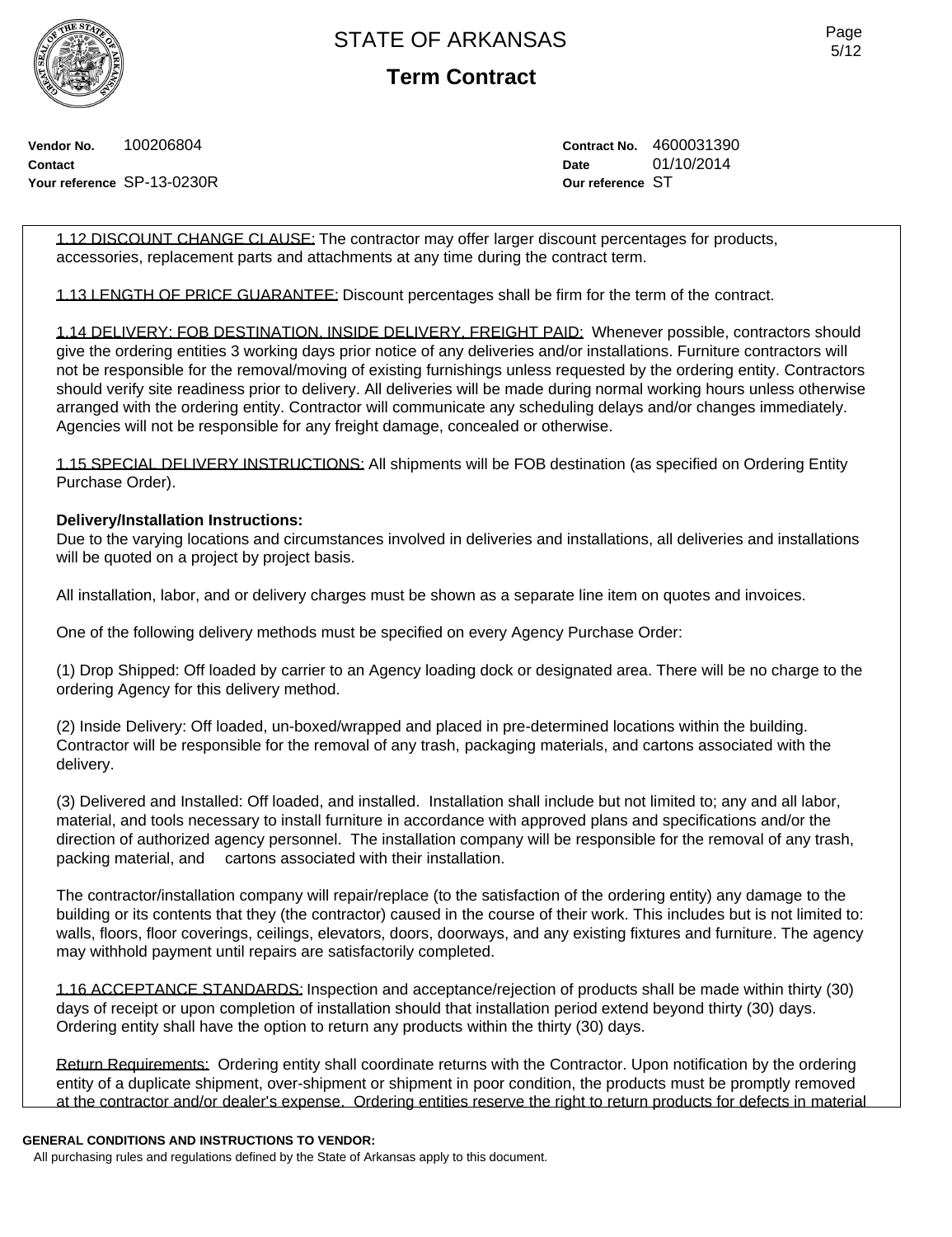**Term Contract**

**Vendor No.** 100206804 **Contact Your reference** SP-13-0230R **Contract No.** 4600031390 **Date** 01/10/2014 **Our reference** ST

and/or workmanship. In the event of product return, the ordering entity reserves the right to accept either a full refund for the returned product or a replacement of the product.

Performance Requirements: The ordering entity reserves the right to inspect and verify that all deliveries are in accordance with specifications, both at the point of delivery and at the point of use. For orders that specify an "authorized party" to receive and inspect deliveries and/or installations, acceptance and inspection procedures must be performed by the "authorized party" to be considered and accepted by the ordering entity. Products inspected at the time of use are subject to refusal and return requirements for issues of quality such as defects in manufacturing and/or workmanship. Products will not be considered accepted by the ordering entity until the installation is complete for the applicable products.

**1.17 CANCELLATION:** In the event the State no longer needs the service or commodity specified in the contract or purchase order due to program changes, changes in laws, rules, or regulations, relocation of offices, or lack of appropriated funding, the State may cancel the contract or purchase order by giving the contractor written notice of such cancellation thirty (30) days prior to the date of cancellation.

### **SECTION 2 - SPECIFIC REQUIREMENTS**

2.1 QUALITY: The items must be in conformance with normal industry standards as specified within this Contract Award.

**2.2 GUIDELINES:** The Office of State Procurement adheres to all guidelines set forth by the State and Federal Government concerning The Americans with Disabilities Act (ADA) as well as all mandated fire codes.

2.3 ORDERING PROCEDURE: Orders placed against this contract may be in the form of an agency issued purchase order on an as-required basis. Or an agency may also use the Arkansas State Purchasing Card (P-Card) to purchase furniture.

2.4 QUANTITY BASIS OF CONTRACT - NO GUARANTEED QUANTITIES: The contract established has no guarantee of any specific quantity and the State is obligated only to buy that quantity which is needed by its agencies.

2.5 MINIMUM ORDER QUANTITY: The State makes no commitment to purchase any minimum or maximum quantity, or dollar volume of products from the selected suppliers. Utilization of this agreement will be on an as needed basis by State Agencies and/or Cooperative Participants, Cities, Counties, Schools K-12, Colleges and Universities. The State will award to multiple suppliers; however, the State reserves the right to purchase like and similar products from other suppliers as necessary to meet operational requirements.

Note: Issuance of an award does not guarantee an order.

2.6 reporting requirements: The product manufacturer agrees to provide a yearly sales report to the Office of State Procurement. This report is due on the 15th of July following the year's activity. The report **must** include the total sales of all furniture orders against the contract. The report should include the following: reporting time period, manufacturer/dealer name, furniture category, quantity and dollar value of each item sold, and the name of the purchasing entity.

**GENERAL CONDITIONS AND INSTRUCTIONS TO VENDOR:**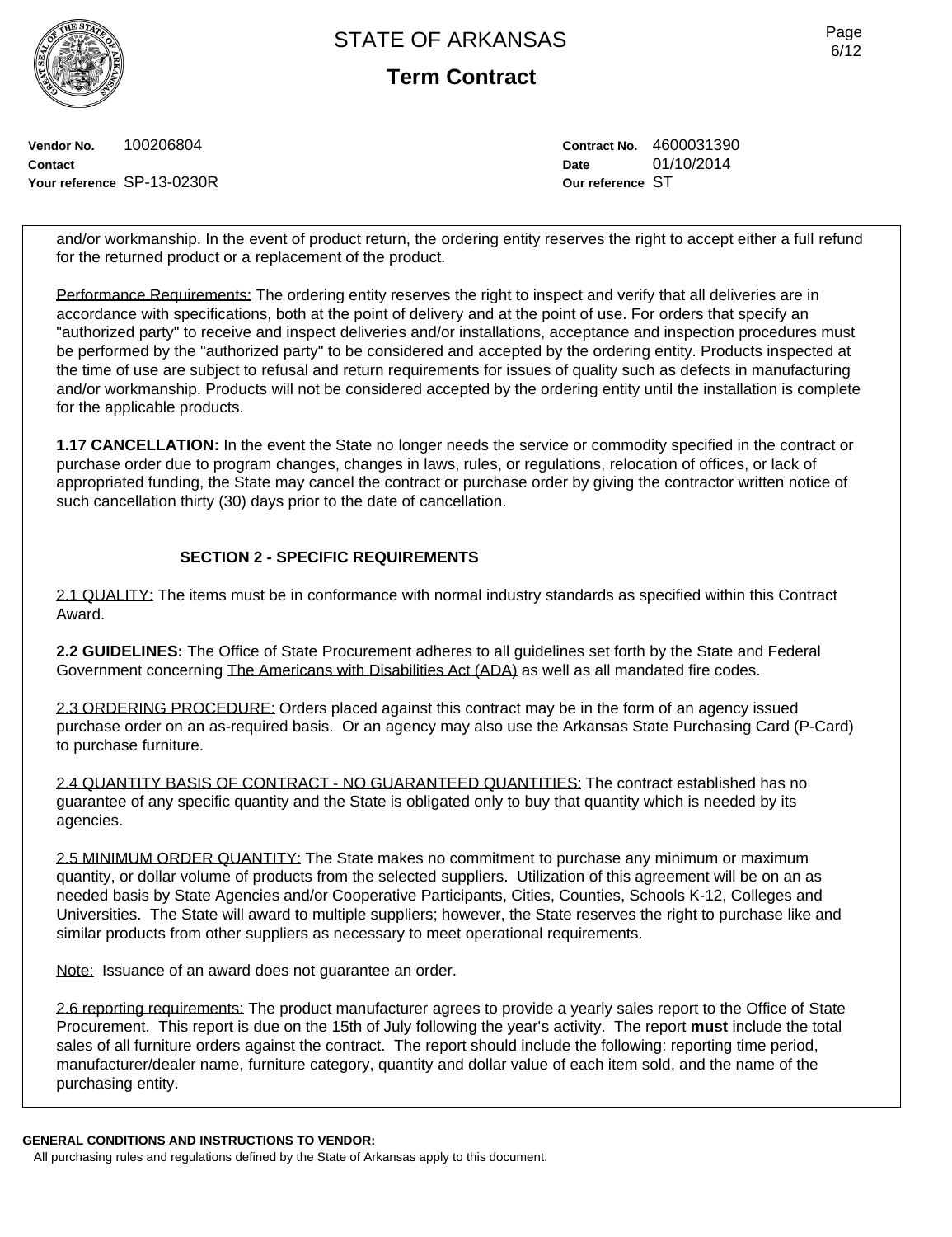**Term Contract**

**Vendor No.** 100206804 **Contact Your reference** SP-13-0230R **Contract No.** 4600031390 **Date** 01/10/2014 **Our reference** ST

Note: OSP reserves the right to request a sales report on an as-needed basis.

Send report to:

Office of State Procurement Attn: Tim O'Brien 1509 W. 7th Street, Room 300 Little Rock, AR 72201-3966

Timothy.O'Brien@dfa.arkansas.gov

2.7 FURNITURE CLASSIFICATIONS: Furniture classifications include but not limited to: Cafeteria, Dormitory, Library Shelving and Library Related, Lounge, Systems (Modular), School (Classroom), Freestanding, Seating, Filing Systems and Equipment, and Technology Support.

#### 2.8 GENERAL DEFINITION OF PRODUCTS:

### **Item 1: Cafeteria Furniture**

· Mobile tables on rollers with or without benches or stools.

· Round and rectangular cafeteria tables without benches or stools.

### **Item 2: Dormitory Furniture**

· Metal, wood, or wood clad metal wardrobes, beds and mattresses, night stands, chest of drawers, and single pedestal dormitory student desks with keyboard or center drawers.

### **Item 3: Library Shelving and Library Related Furniture**

· Cantilever, reversed cantilever, four post library shelving (all of which include mobile shelving), and end panels for covering end of panels.

· Library Related Furniture, which includes but not limited to: book trucks, circulation desks, library tables, card catalogs, study carrels, storage cabinets, periodical racks, dictionary stands, and display cases.

#### **Item 4: Lounge Furniture**

· Upholstered wood, metal, or rotationally molded lounge seating which includes but not limited to: (lounge chairs, recliners, love seats, sofas, and assemblies and replacements only).

· Complimentary tables, benches, and ottomans for lounge seating. Manufacturers must have lounge seating to match tables, benches and ottomans.

· Upholstered wood or metal multiple seating, ganging seating, and tandem seating.

### **Item 5: Systems Furniture (Modular)**

**GENERAL CONDITIONS AND INSTRUCTIONS TO VENDOR:**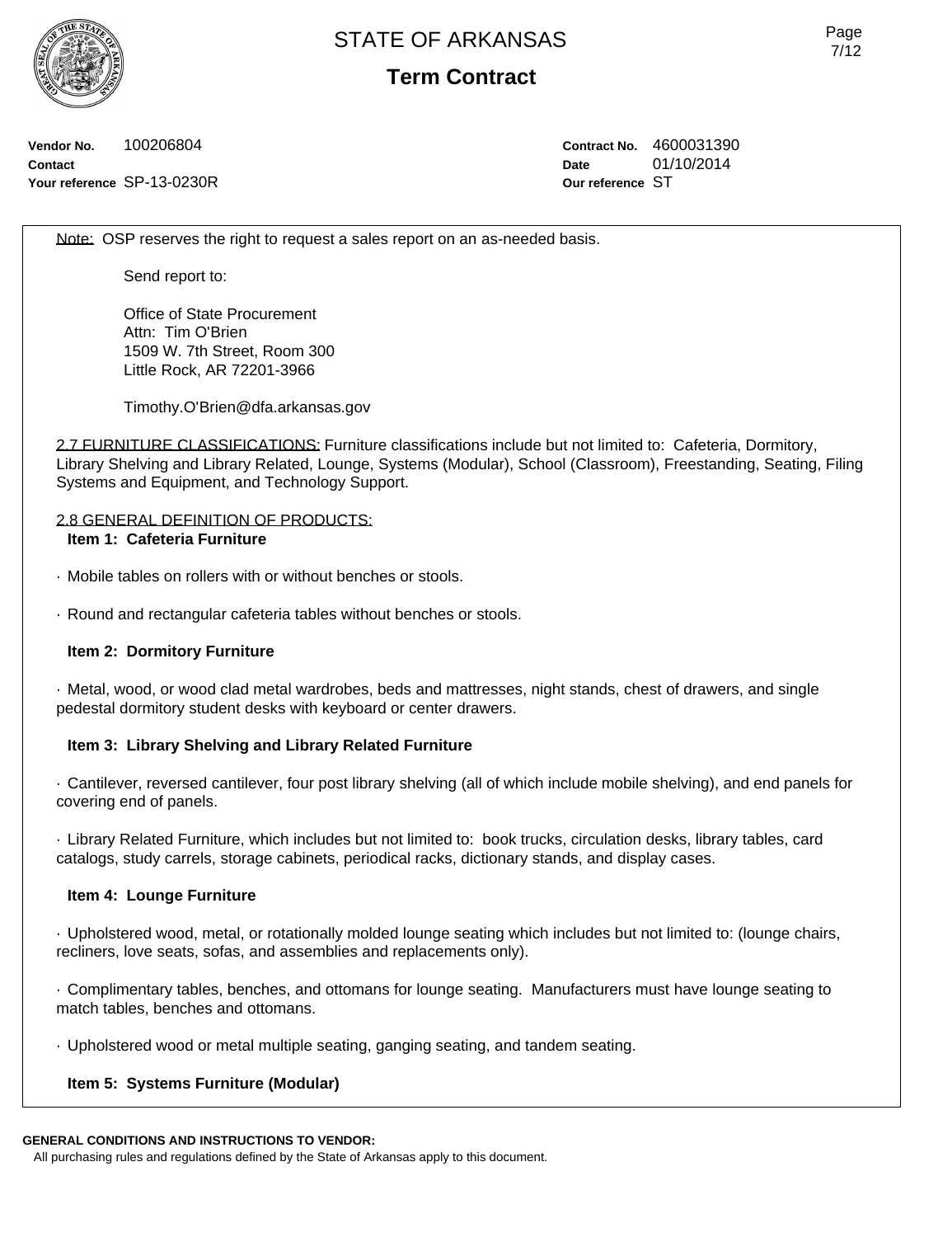**Term Contract**

**Vendor No.** 100206804 **Contact Your reference** SP-13-0230R **Contract No.** 4600031390 **Date** 01/10/2014 **Our reference** ST

· A complete and comprehensive catalog of all systems furniture, including modular work stations, lines and accessories.

· Metal, wood or laminate modular furniture, these can include complimentary components such as keyboard drawers, task lights, tack boards, etc. and storage units.

### **Item 6: School Furniture (Classroom)**

- · Student desk, chair desks, tablet arm chairs and stools.
- · Single unit pedestal teacher's desks
- · Study carrels and storage cabinets
- · Stacking chairs, student chairs and folding chairs

· Classroom activity, computer, folding, training tables and accessories, such as, ganging devices, electrical/data components and storage dollies.

### **Item 7: Freestanding/Casegoods Furniture**

- · A complete and comprehensive catalog of all case goods, furniture, (including folding and mobile) desks and tables.
- · Conference room tables, lecterns, media cabinets, storage cabinets and presentation boards

### **Item 8: Seating**

· A complete and comprehensive catalog of chairs, auditorium and general seating.

· Wood, metal or ergonomic seating which may include but limited to: executive, managerial, task, operational, stools, side, occasional, stacking, conference, and theater type seating.

· Products must meet or exceed ANSI/BIFMA requirements.

### **Item 9: Filing Systems and Equipment**

· A complete and comprehensive catalog of filing systems including vertical and lateral files, bookcases, mobile cabinets and freestanding file cabinets.

### **Item 10: Technology Support Furniture**

· A complete and comprehensive catalog of technology support furniture to support technology based learning environments.

**ANY PERMANENT FURNITURE INSTALLATION** for State Agencies as well as requested space alterations, attached fixtures, furnishings and erected additions must have Arkansas Building Authority (ABA) approval if:

### **(a)** The building is owned by ABA and/or

### **GENERAL CONDITIONS AND INSTRUCTIONS TO VENDOR:**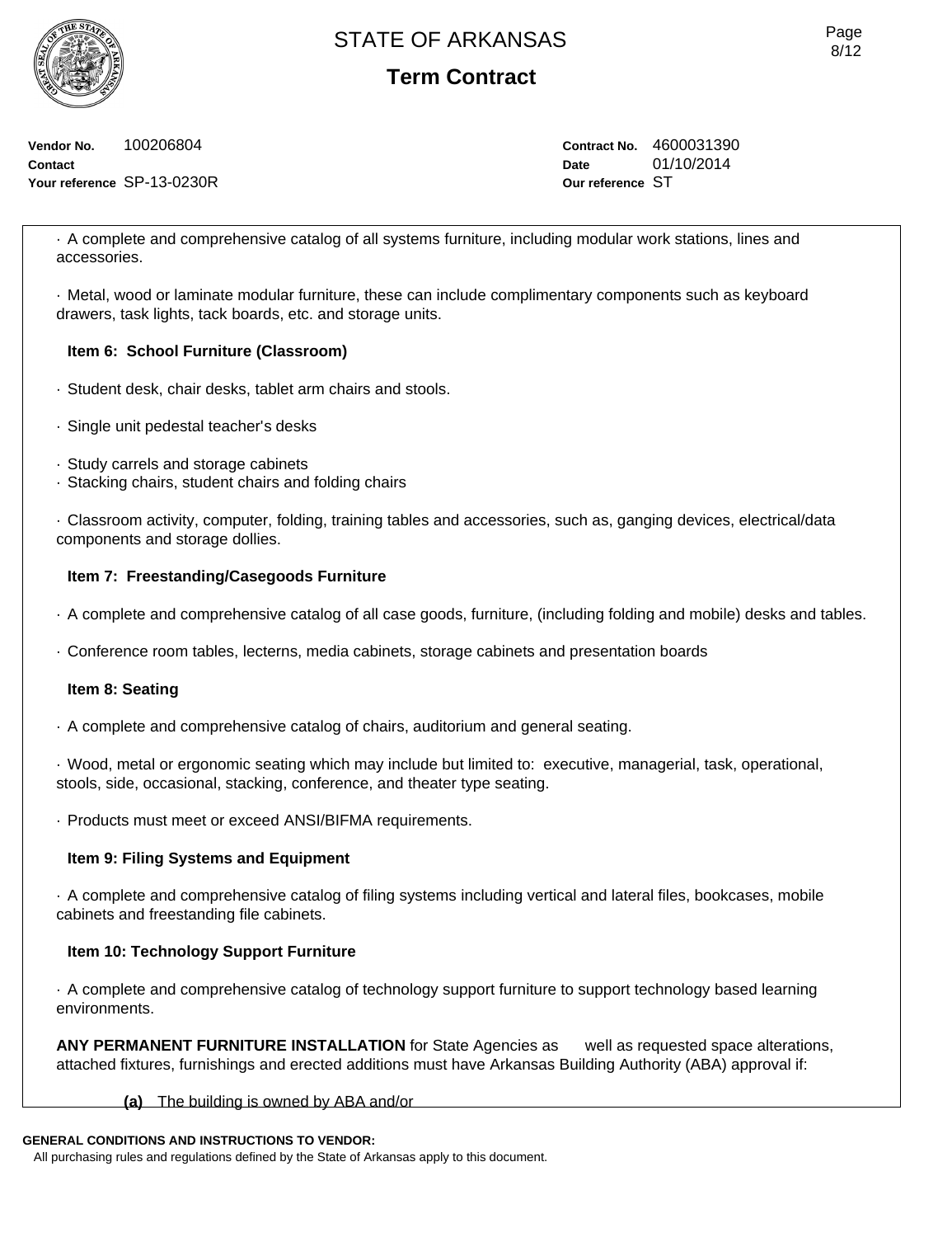**Term Contract**

**Vendor No.** 100206804 **Contact Your reference** SP-13-0230R **Contract No.** 4600031390 **Date** 01/10/2014 **Our reference** ST

**(b)** The product and installation exceeds the sum of \$20,000.00. (Excluding ABA exempt agencies)

Note: the Americans with Disabilities ACT and the Arkansas *Fire Codes* must be adhered to as set forth by local and federal guidelines by the ordering entity and the contractor.

Codes, Permits, Licenses for Permanent Installation:

The contractor must comply with all State mandatory licensing requirements prior to installation. Questions on licensing requirements should be directed to the State Licensing Board. Contractor must furnish and install all furniture and materials in compliance with all applicable codes, whether local, state, or federal; and that all permits or licenses required for installation will be obtained without cost to the State.

**2.9 PRODUCT MANUFACTURER'S SUPPLIERS:** Only those dealers/distributors listed by the manufacturer will be considered authorized to act on behalf of the Product Manufacturer.

2.10 CONTRACT RENEWAL PERIOD: FURNITURE ADDITIONS/DELETIONS: Contractors wishing to make furniture additions/changes to their contract during the contract period should be aware of the following:

additions/changes will be allowed only once during a contract period. No changes to discount percentages are allowed during this contract period.

Additions/changes must be submitted during the contract renewal period.

When requesting additions and/or changes; contractor shall submit a request either by letter or via email which shall include a list of all items being proposed for addition and/or change.

Contractor shall submit all required documents supporting any new items.

Product literature for all new items shall also be submitted with the request.

Contractor is responsible for submitting a complete name, address, email address, phone and fax numbers when a new dealer is added.

2.11 PRICE LISTS AND PRODUCT INFORMATION: Contractors should provide an electronic version of the proposed price list in an Excel format or pdf on a jump drive. Also provide a dealer list, if applicable in an Excel format with "read and write" capabilities on the same jump drive. No costs or expenses associated with providing this information in the required format shall be charged to the State of Arkansas. At the time of contract renewal contractor will furnish OSP with an updated dealer list and published price list.

2.12 LITERATURE: The manufacturer/dealer shall furnish price lists, catalogs, and description literature upon request by any using entity, and at no cost to the entity.

2.13 SPECIAL PACKAGING: Items shall be packaged and cartoned so as to protect the contents from damage during shipment, handling and storage. Shipping container shall have a label with the following information:

Name of Receiving Agency Agency Purchase Order Number

### **GENERAL CONDITIONS AND INSTRUCTIONS TO VENDOR:**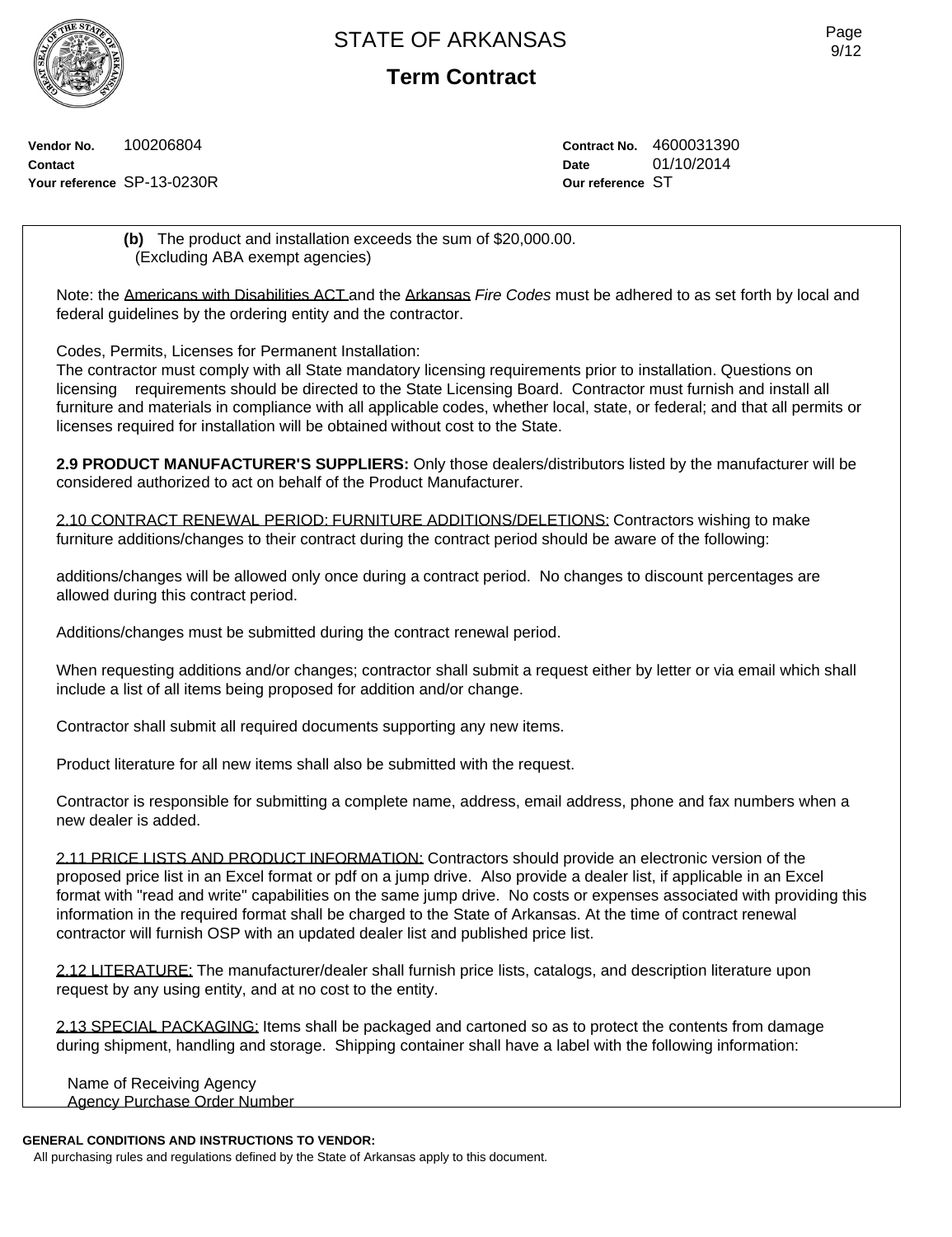**Term Contract**

**Vendor No.** 100206804 **Contact Your reference** SP-13-0230R **Contract No.** 4600031390 **Date** 01/10/2014 **Our reference** ST

Name of Supplier Item Description of Contents Manufacturer Name Model Name and Number

> 2.14 WARRANTY: Minimum acceptable warranty will be for a period of one year from the date of product acceptance by the ordering entity. Warranty shall cover defects in material and workmanship and shall cover all costs associated with the repair or replacement of defective items including labor, parts, transportation costs, travel time and expense, and any other costs associated with such repair or replacement.

If anytime during the first (1) year warranty period the product does not perform in accordance to manufacturer's specification, the successful contractor will be notified in writing. The contractor shall pick up the product at the contractor's expense, and replace with product that meets or exceeds prior assembled product. Should product performance remain unacceptable to ordering entity, entity may request a full return of the purchase price (including taxes).

2.15 ORDER CANCELLATION: Users of this contract are advised that orders (all or part) cancelled or returned after acceptance of requested merchandise will be subject to a restocking fee of ten percent (10%) of the invoice amount (not to exceed \$500.00 per order) plus return freight charges. The amount authorized for payment of return freight will, in no instance, be more than original delivery charges documented by carrier. These charges may be applied, at the option of the supplier, to those orders which have been accepted. Orders cancelled prior to shipment or acceptance by ordering entity from the manufacturer will not be assessed charges.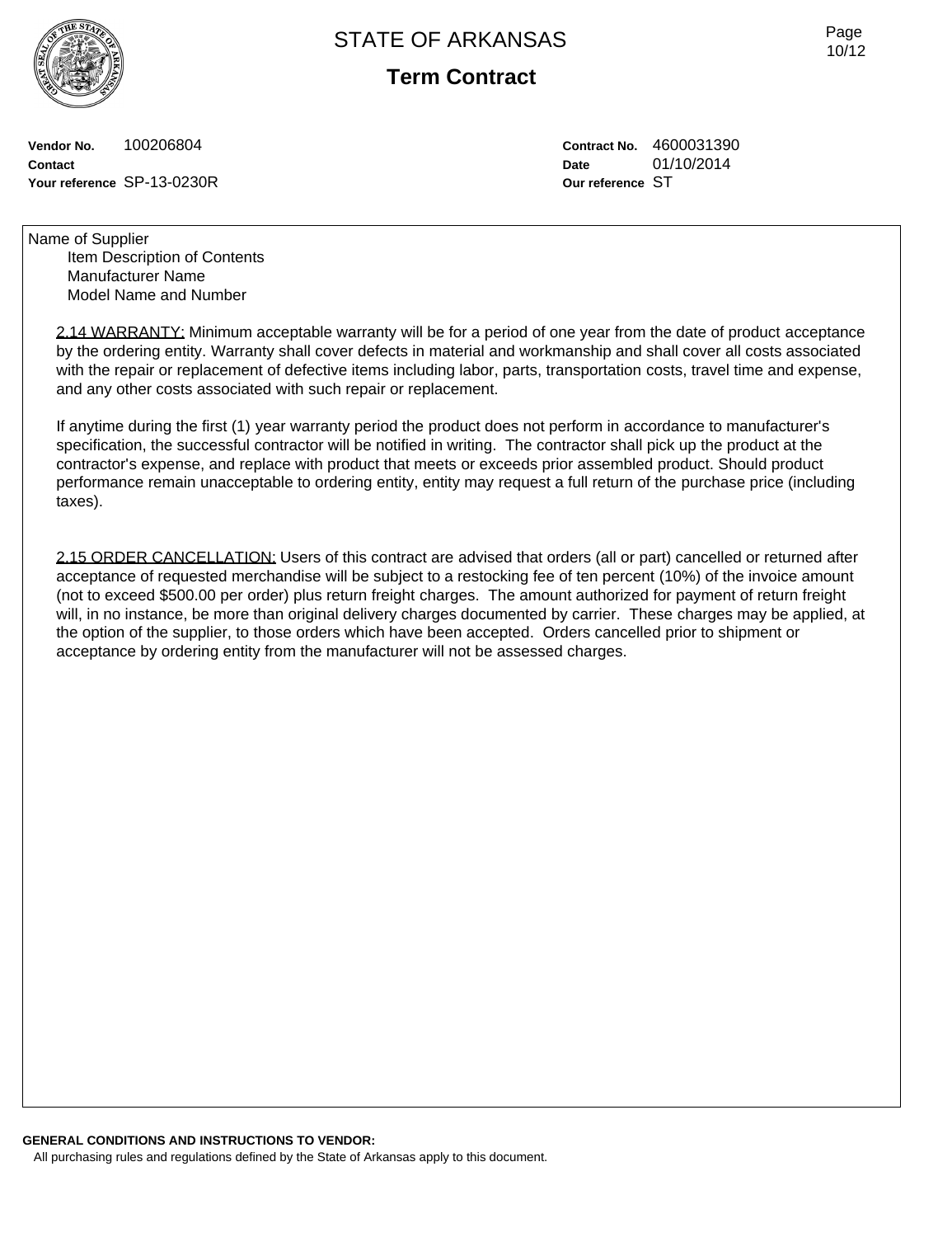**Term Contract**

Page 11/12

**Vendor No.** 100206804 **Contact Your reference** SP-13-0230R **Contract No.** 4600031390 **Date** 01/10/2014 **Our reference** ST

### **TERMS AND CONDITIONS**

1. GENERAL: All terms and conditions stated in the invitation for bid govern this contract

2. PRICES: Prices are firm and not subject to escalation, unless otherwise specified in the invitation for bid.

3. DISCOUNTS: All cash discounts offered will be taken if earned.

4. TAXES: Most state agencies must pay state sales tax. Before billing, the contractor should contact the ordering agency to find out if that agency must pay sales tax. Itemize state sales tax when applicable on invoices.

5. BRAND NAME REFERENCES: The contractor guarantees that the commodity delivered is the same as specified in the bid.

6. GUARANTY: All items delivered are to be newly manufactured, in first- class condition, latest model and design, including, where applicable, containers suitable for shipment and storage unless otherwise indicated in the bid invitation. The contractor guarantees that everything furnished hereunder will be free from defects in design, workmanship, and material; that if sold by drawing, sample or specification, it will conform thereto and will serve the function for which furnished. The contractor further guarantees that if the items furnished hereunder are to be installed by the contractor, such items will function properly when installed. The contractor also guarantees that all applicable laws have been complied with relating to construction, packaging, labeling, and registration. The contractor's obligations under this paragraph shall survive for a period of one year from the date of delivery, unless otherwise specified in the invitation for bid.

7. AWARD: This contract award does not authorize shipment. Shipment against this contract is authorized by the receipt of a purchase order from the ordering agency. A written purchase order mailed or otherwise furnished to the contractor results in a binding obligation without further action by either party.

8. DELIVERY: The term of the contract is shown on the face of the contract award. The contractor is required to supply the state's needs during this term. The number of days required to place the commodity in the receiving agency's designated location under normal conditions is also shown. Consistent failure to meet delivery without a valid reason may cause removal from the bidders' list or suspension of eligibility for award.

9. BACK ORDERS OR DELAY IN DELIVERY: Back orders or failure to deliver within the time required may be default of the contract. The contractor must give written notice to the Office of State Procurement and ordering agency of the reason and the expected delivery date. If the reason is not acceptable, the contractor is in default. The Office of State Procurement has the right to extend delivery if reasons appear valid. If the date is not acceptable, the agency may buy elsewhere.

10. DELIVERY REQUIREMENTS: No substitutions or cancellations are permitted without written approval of the Office of State Procurement. Delivery shall be made during agency work hours only, 8:00 a.m. to 4:30 p.m., unless prior approval for other delivery has been obtained from the agency. Packing memoranda shall be enclosed with each shipment.

#### **GENERAL CONDITIONS AND INSTRUCTIONS TO VENDOR:**